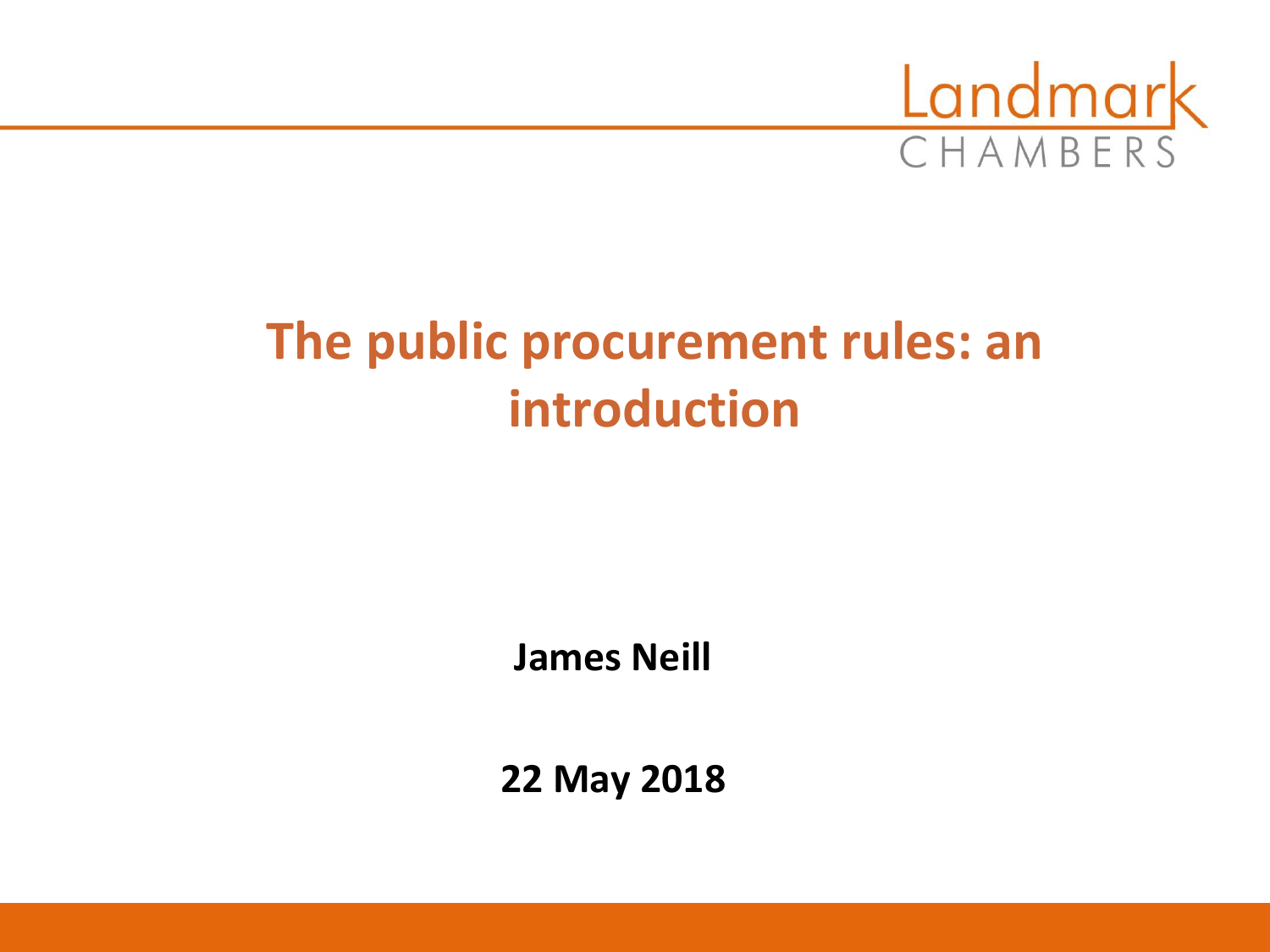## **1. What is public procurement law?**

- Law governing the award of public contracts by public bodies to third parties
- EU law based:
	- The Public Contracts Directive 2014/24/EU
	- The Concessions Directive
	- The Utilities Directive
	- EU Defence and Security Procurement Directive 2011
- Implemented by:
	- Public Contracts Regulations 2015
	- Concession Contract Regulations 2016
	- Utilities Contracts Regulations 2015
	- Defence and Security Public Contract Regulations 2011
- Also note:
	- Other forms of public auctions/franchising: Radio spectrum auctioning, energy subsidy auctions (Low Carbon Contracts), rail franchise and competitions for major licence grants (eg National Lottery etc).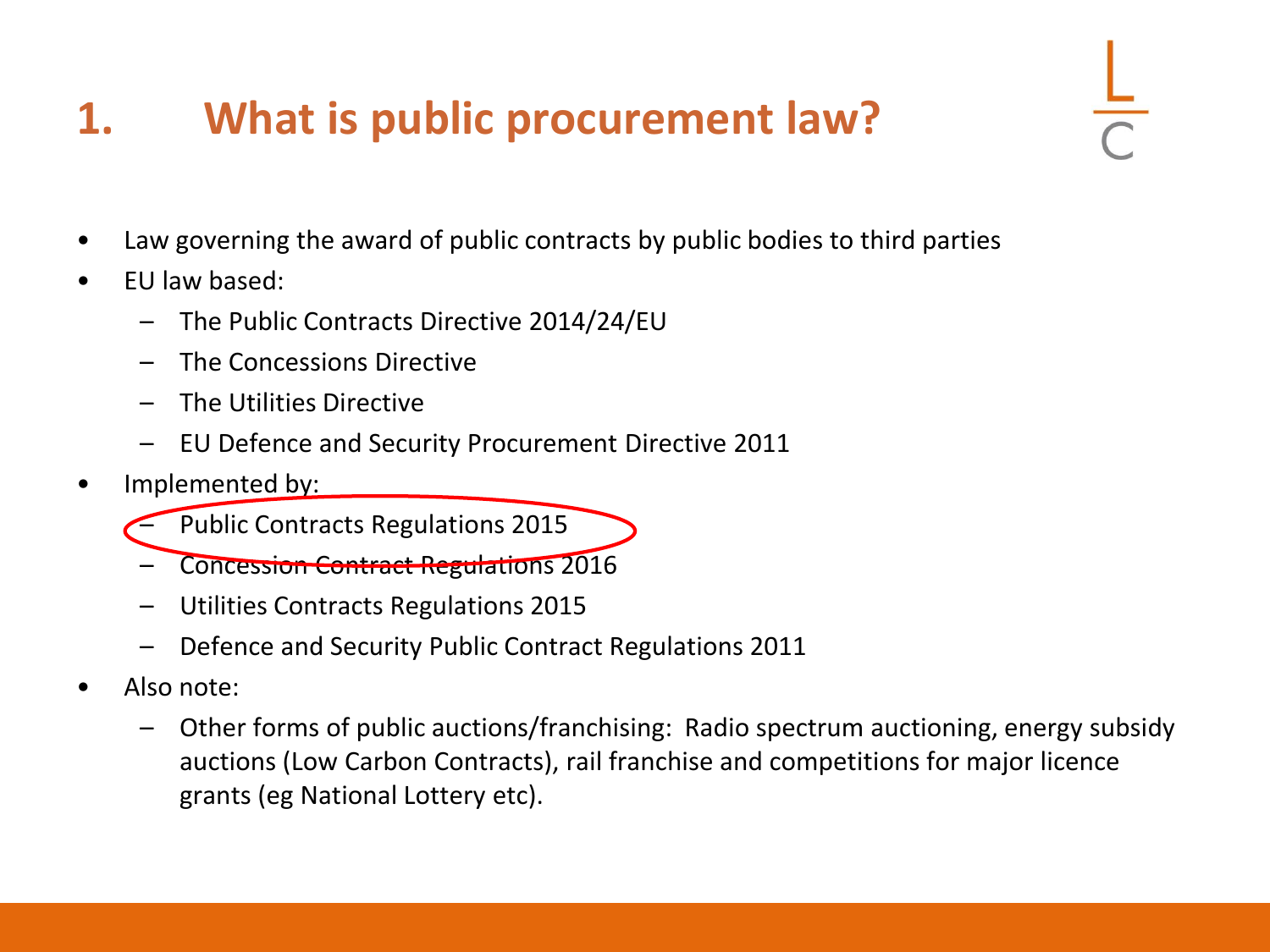# **2. The scope of the Public Contract Regulations**

- **Public contracts**: executions of works, supply of products, provision of services.
- Applies to all "**contracting authorities**" Article 2 test is "bodies governed by public law":
	- "Established for the specific purpose of meeting needs in the general interest, not having an industrial or commercial character
	- Legal personality
	- Financed for the most part by the State, regional or local authorities
- Inclusive definition in PCRs (includes central govt authorities listed at Schedule 1)
- Main contract thresholds:

| <b>Type of contract</b>                                              | Threshold from 1 Jan 2018 |
|----------------------------------------------------------------------|---------------------------|
| Supply and services contracts (central government)                   | £118.133                  |
| Supply and services contracts (non-central government)               | £181.302                  |
| Works and subsidised works contracts                                 | £4.551.413                |
| Social and other services contracts falling within the "Light Touch" | £615,278                  |
| Regime"                                                              |                           |

• NB Application of general TFEU principles of equal treatment, non-discrimination and transparency can still apply to sub-threshold contracts.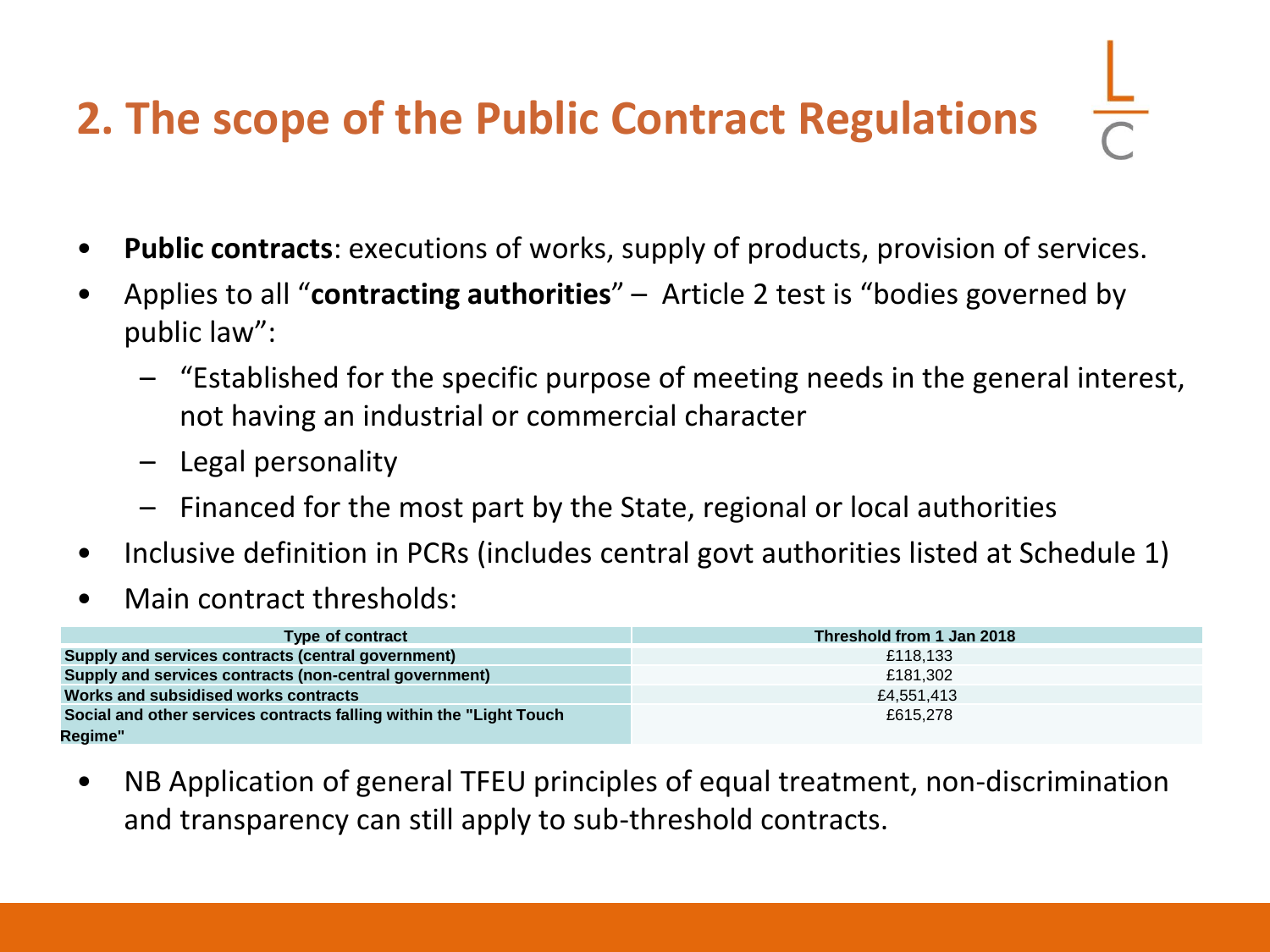## **3. The key procurement principles**

• Regulation 18 PCRs:

(1) Contracting authorities shall treat economic operators **equally and without discrimination and shall act in a transparent and proportionate manner**.

(2) The design of the procurement shall not be made with the **intention of excluding it from the scope of this Part or of artificially narrowing competition**.

(3) For that purpose, competition shall be considered to be artificially narrowed where the design of the procurement is made with the intention of unduly favouring or disadvantaging certain economic operators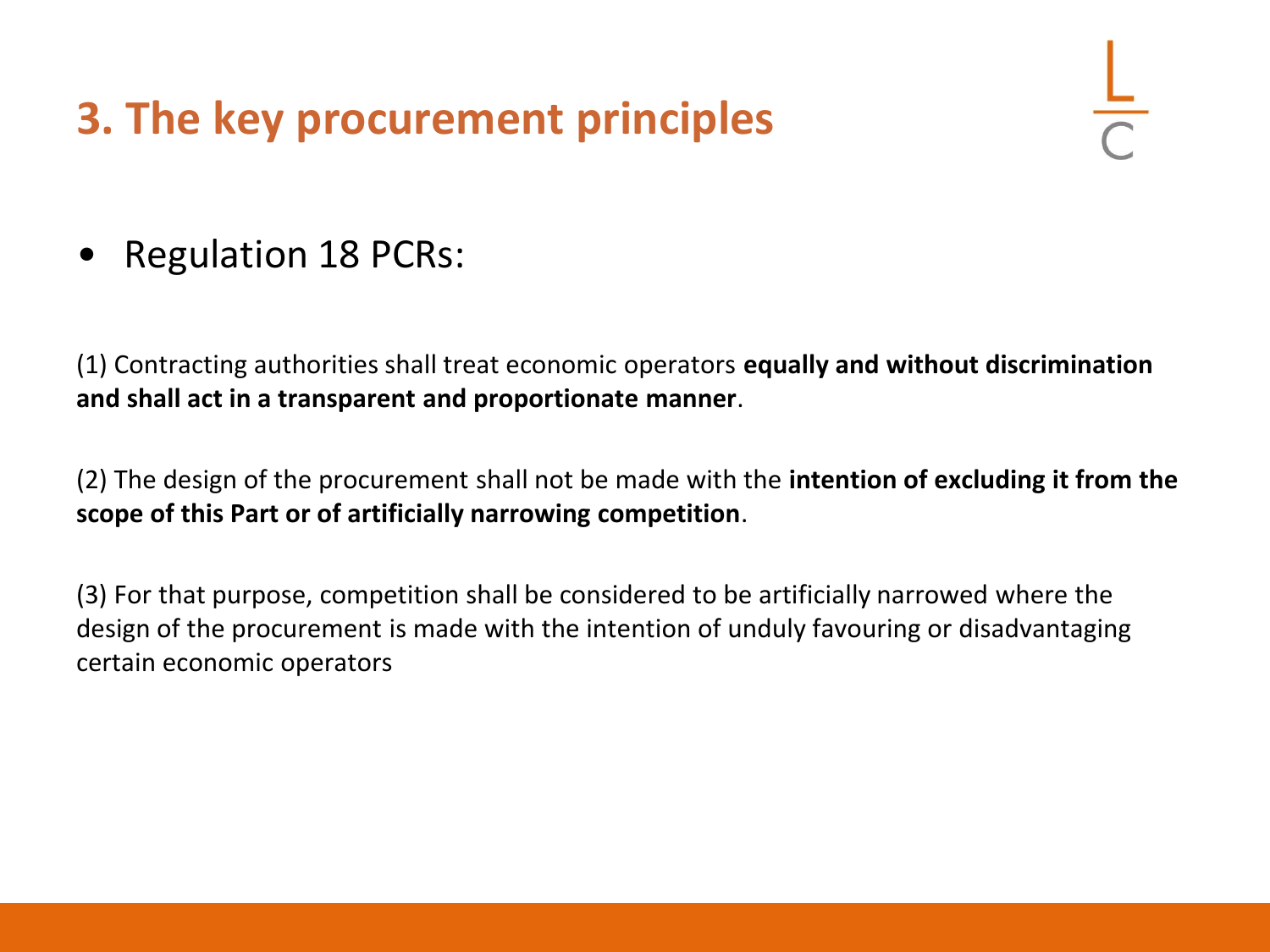#### **Transparency in bid design**

- The "RWIND" test: award criteria must be "*clear, precise and unequivocal, so that a reasonably well-informed and diligent tenderer can understand their significance and interpret them in the same way, and secondly, the contracting authority can ascertain whether tenders satisfy the relevant criteria*": **SIAC Construction Ltd v County Council of the County of Mayo**  [2001] ECR1-7725, at paragraph 41
- Unlike other allegations commonly made during procurement disputes, such as whether or not a manifest error has been made in the evaluation, a breach of the transparency obligation does not allow for any "margin of appreciation": see **Lion Apparel Systems v Firebuy Ltd** [2007] EWHC 2179 (Ch) at [36]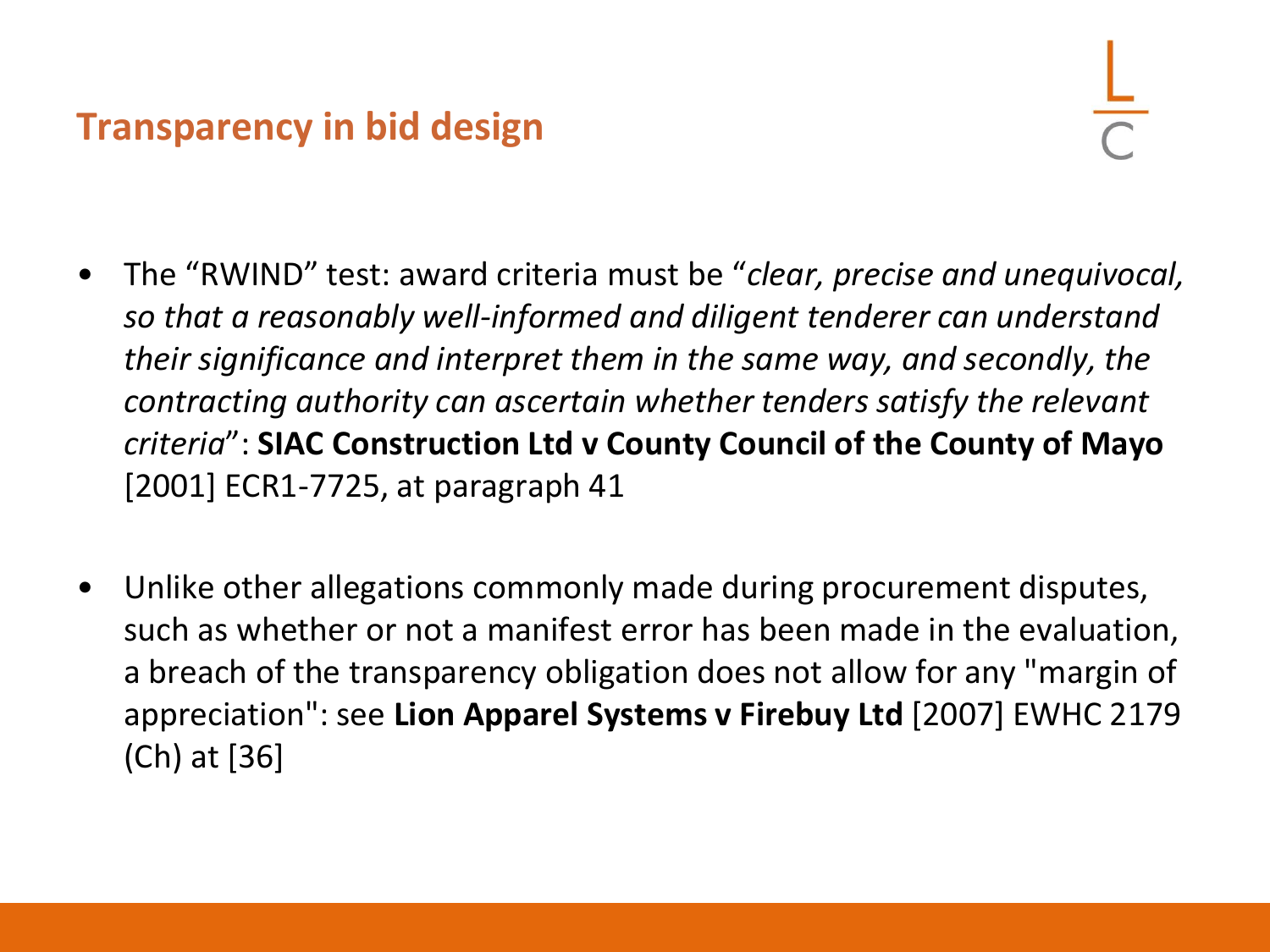#### **Case Study:** *MLS (Overseas) Limited v Secretary*   $\frac{L}{C}$ *of State for Defence (21 December 2017)*

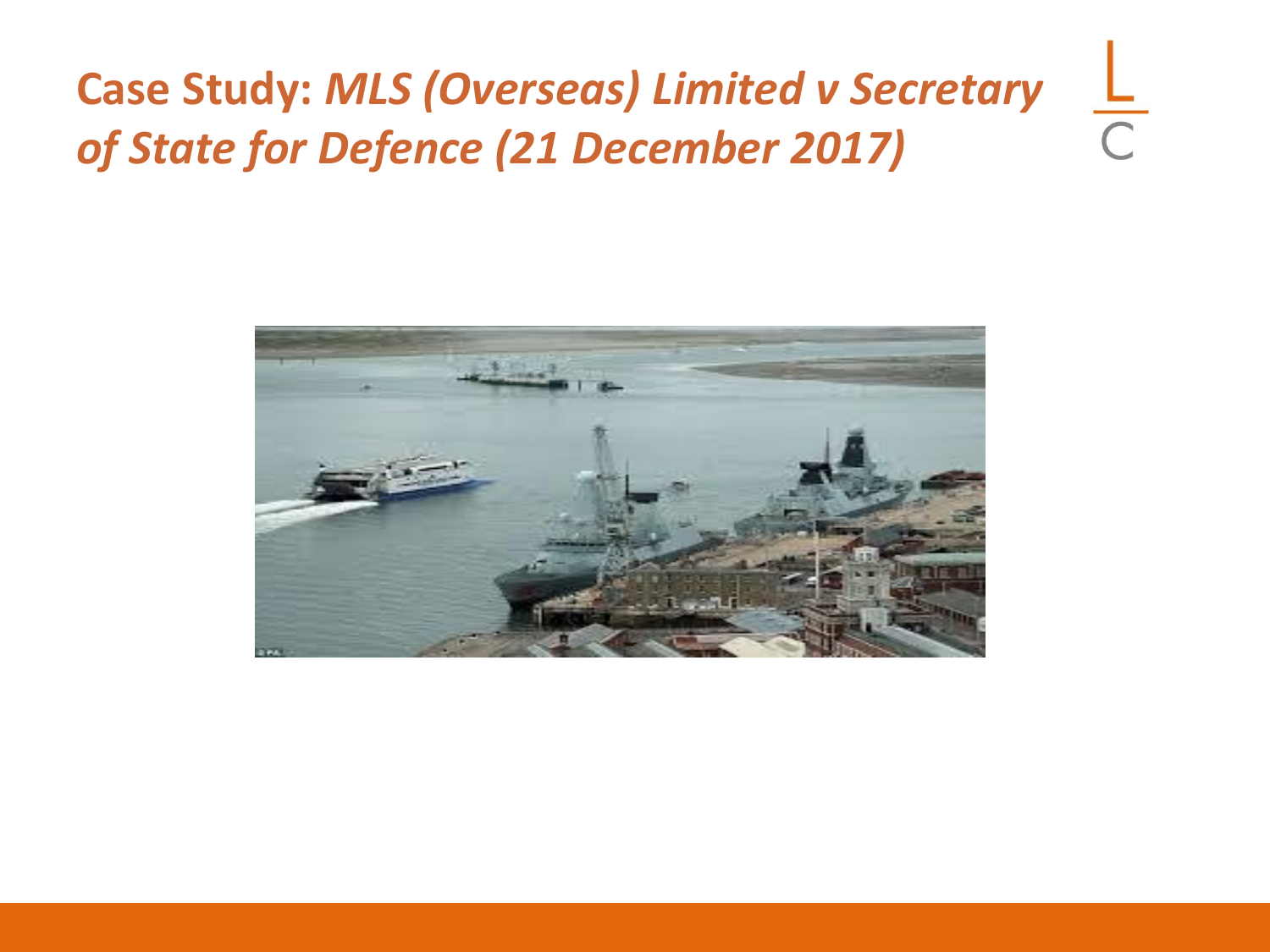### **MLS: evaluation methodology in the ITT**

- **Technical evaluation**:
	- Capability
	- Customer relationship
	- Supply Chain Management
	- Value for Money
	- **Safety**
	- Quality management
- Scoring guidance set out criteria for score of "High Confidence" "Good Confidence" "Concerns" or "Unacceptable", but only for 5 questions out of 6
- 6<sup>th</sup> Question re Safety was just stated as pass/fail
- "The Authority **will reject** any Tender if any response achieves an assessment of lower than "Good Confidence" in accordance with the evaluation criteria*"*
- ITT did not expressly indicate that "pass" score for each part of Question 6 (safe working culture throughout the supply chain) was a minimum standard that had to be met to make the tender technically compliant.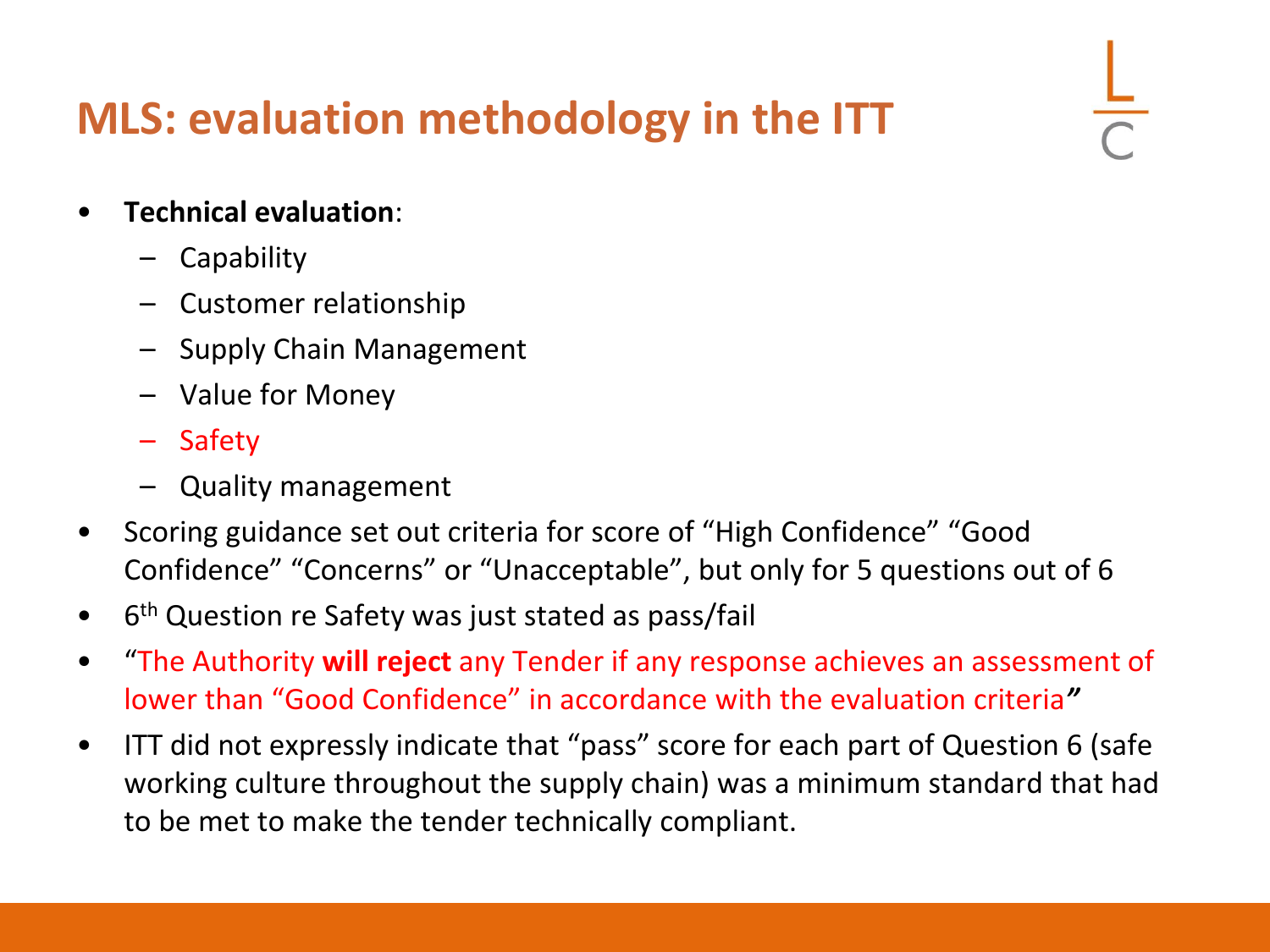## **Transparency and equal treatment in bid evaluation: overlapping concepts**

- Award criteria and weighting cannot be changed once bids received: **C-226/09 Commission v Ireland** [2010] ECRI-11807
- A failure to comply with award criteria is a breach of duty: **Easycoach Ltd v Department for Regional Development** [2012] NIQB10
- Any clarification should not appear to have unduly favoured or disadvantaged the tenderer to whom it is addressed: **William Clinton trading as Oriel Training Services v Department for Employment and Learning** [2012] NICA 48 at [23]-[27]
- Failure to retain notes/documentation is itself a breach of transparency: **Energy Solutions (EU) Ltd v Nuclear Decommissioning Authority** [2016] EWHC 1988 (TCC)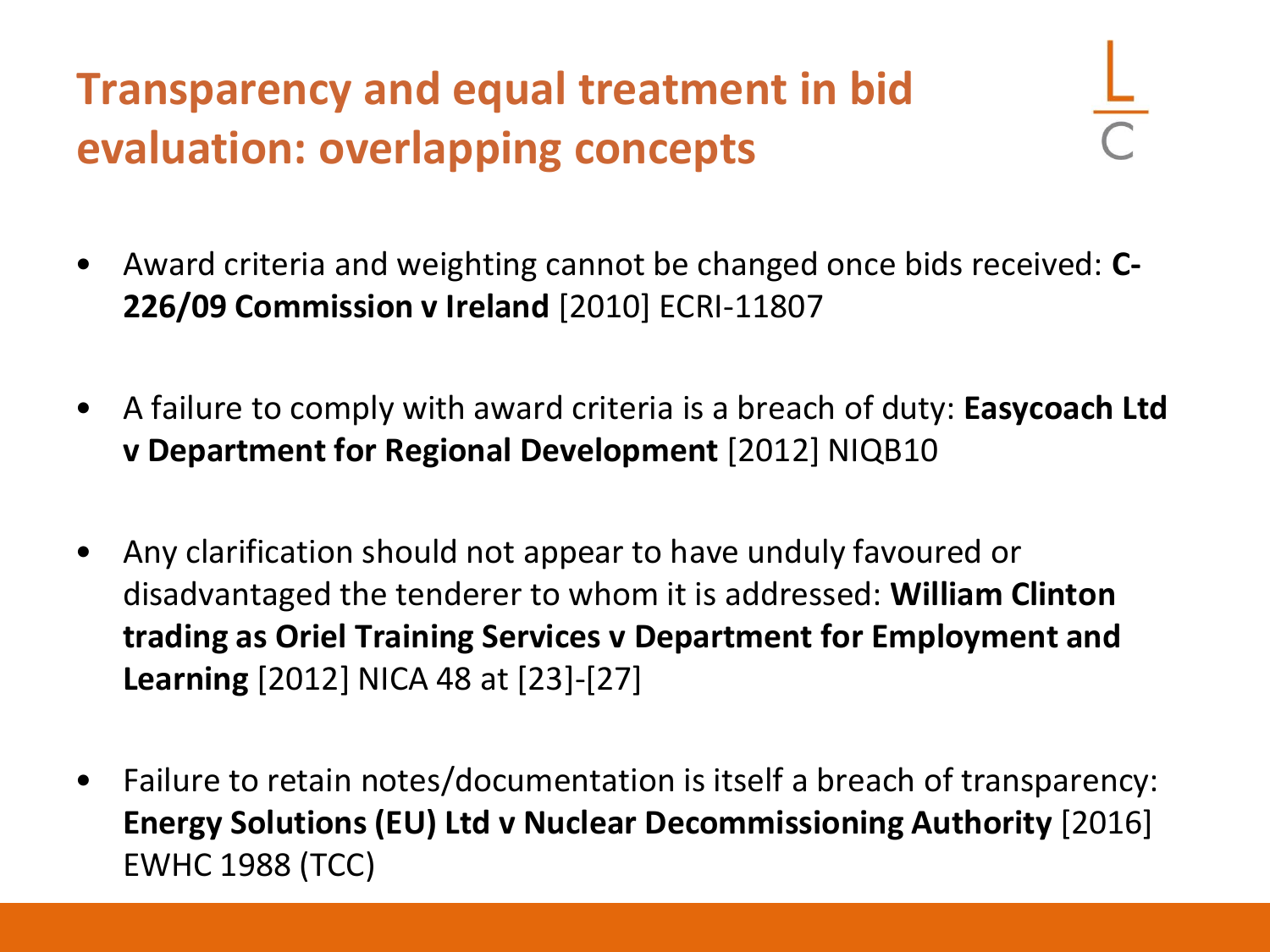# The lack of flexibility in the rules: the principle of  $L$ **proportionality**

- **Energy Solutions EU Ltd v Nuclear Decommissioning Authority** [2016] EWHC 1988 (TCC)**:** "principle of proportionality may in exceptional circumstances provide some scope to depart from rules of a procurement competition, no grounds to re-write SORR or scoring matrix" (at [898])
- Examples:
	- **J Leadbitter & Co Ltd v Devon County Council** [2009] EWHC 930 (Ch) (tender submitted 3 hours late)
	- **Tideland Signal Ltd v European Commission** Case T-211/02 [2002] ECR II-3781 (obvious error in how long the tender was valid for)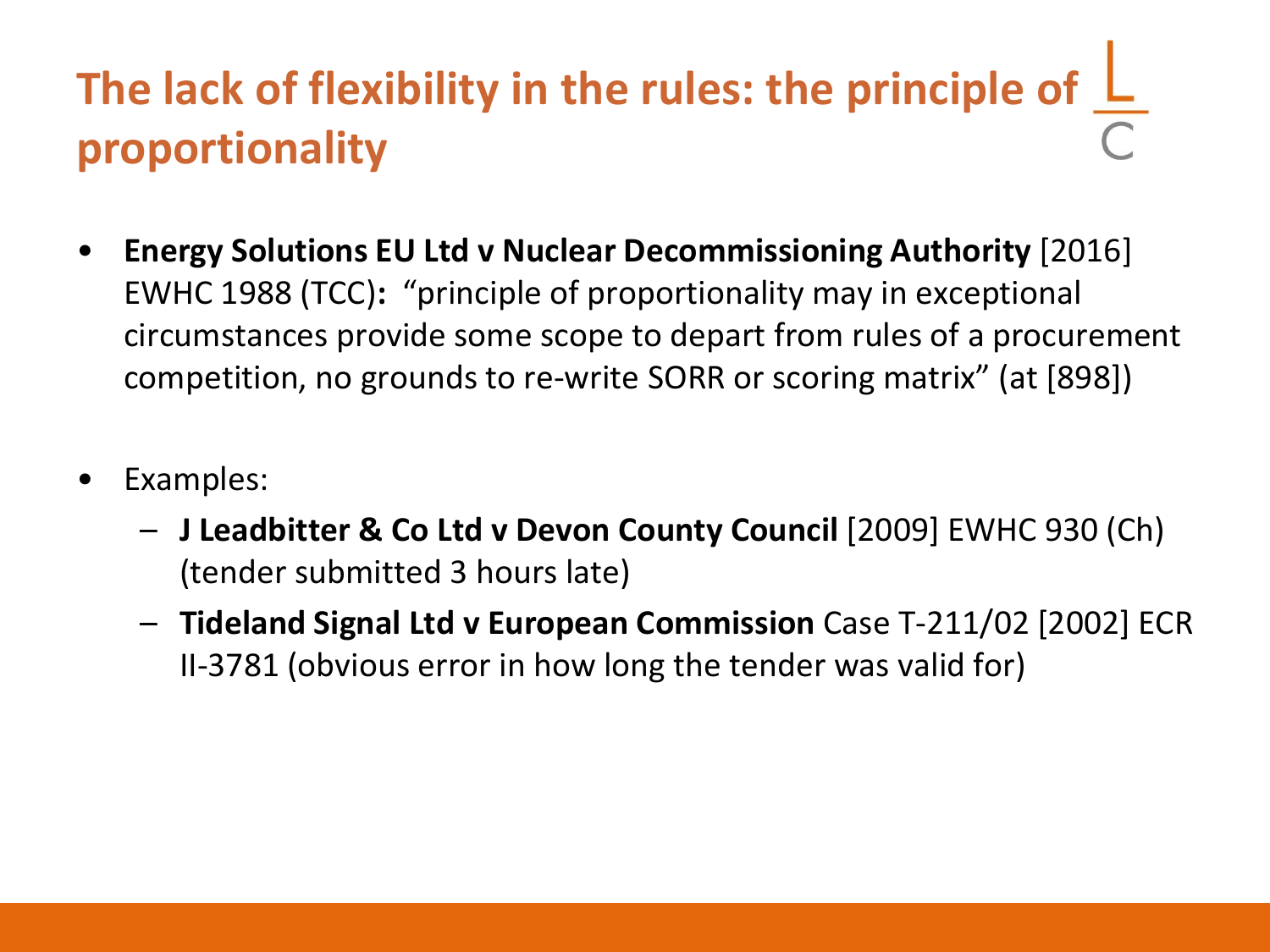#### **Manifest error in bid evaluation**

• **Lion Apparel Systems v Firebuy** at [37]:

"*In relation to matters of judgment, or assessment, the Authority does have a margin of appreciation so that the court should only disturb the Authority's decision where it has committed a "manifest error"….When referring to "manifest" error, the word "manifest" does not require any exaggerated description of obviousness. A case of "manifest error" is a case where an error has clearly been made*"

• **Letting International Ltd v London Borough of Newham** [2008] 1158 (QB):

"*it is not my task merely to embark on a remarking exercise and to substitute my own view but to ascertain if there is a manifest error, which is not established merely because on mature reflection a different mark might have been awarded. Fourth, the issue for me is to determine if the combination of manifest errors made by Newham in marking the tenders would have led to a different result*"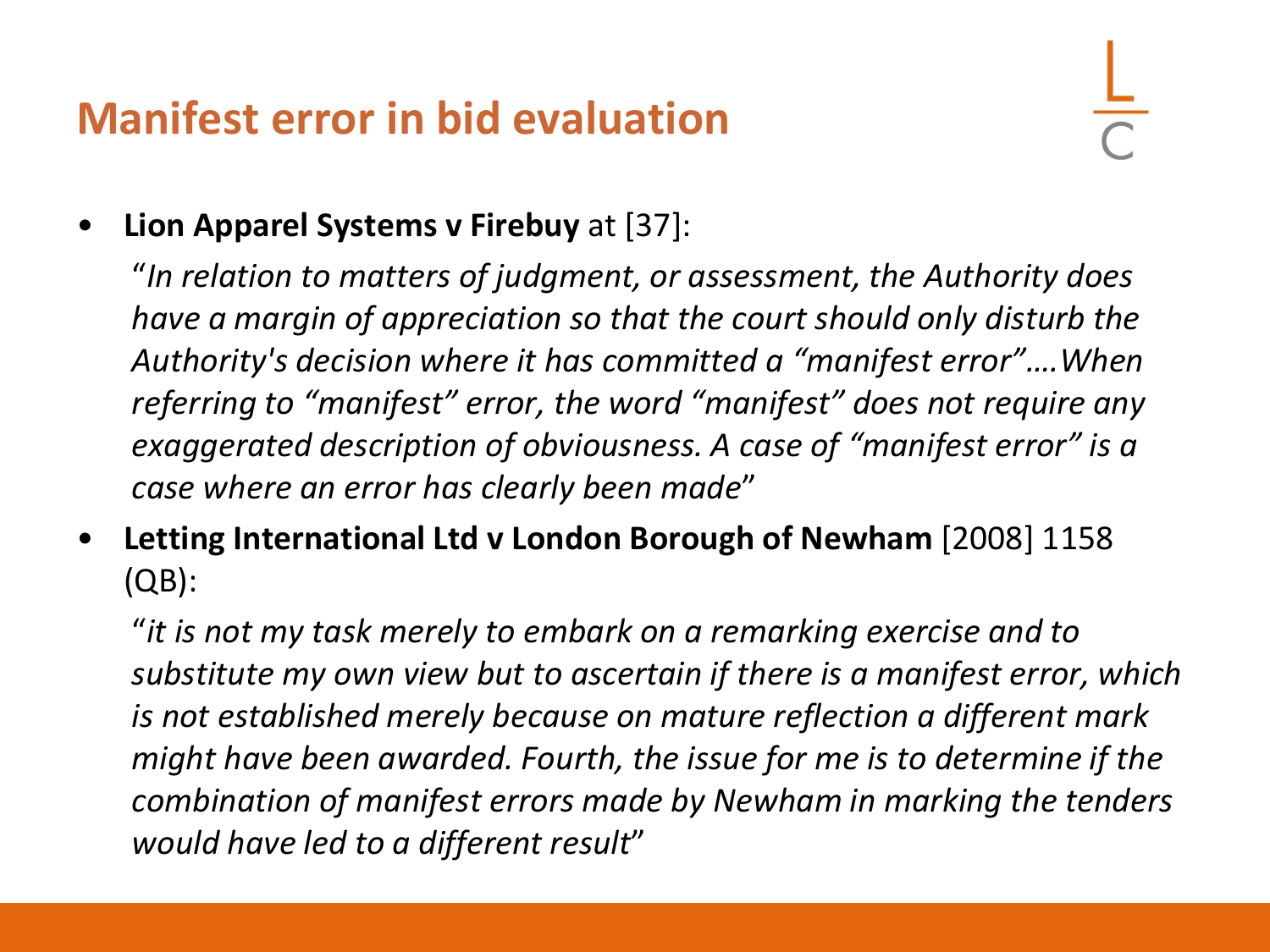#### **4. Some key duties in Part 2 of the PCRS:**

#### • **The duty to advertise:**

- Standard requirement is a Contract Notice (in some cases a Prior Information Notice can suffice).
- Contract notice is supplemented by procurement documents key ones being the Invitation to Tender (**ITT**) or Request for Participation (**RFP**)
- The 4 prescribed **methods of competition**:
	- Restricted, open, competitive dialogue with negotiation, negotiated procedure without prior competition
- Specific rules on contents of Contract Notices and Contract Award Notices, and the use of selection criteria and award criteria.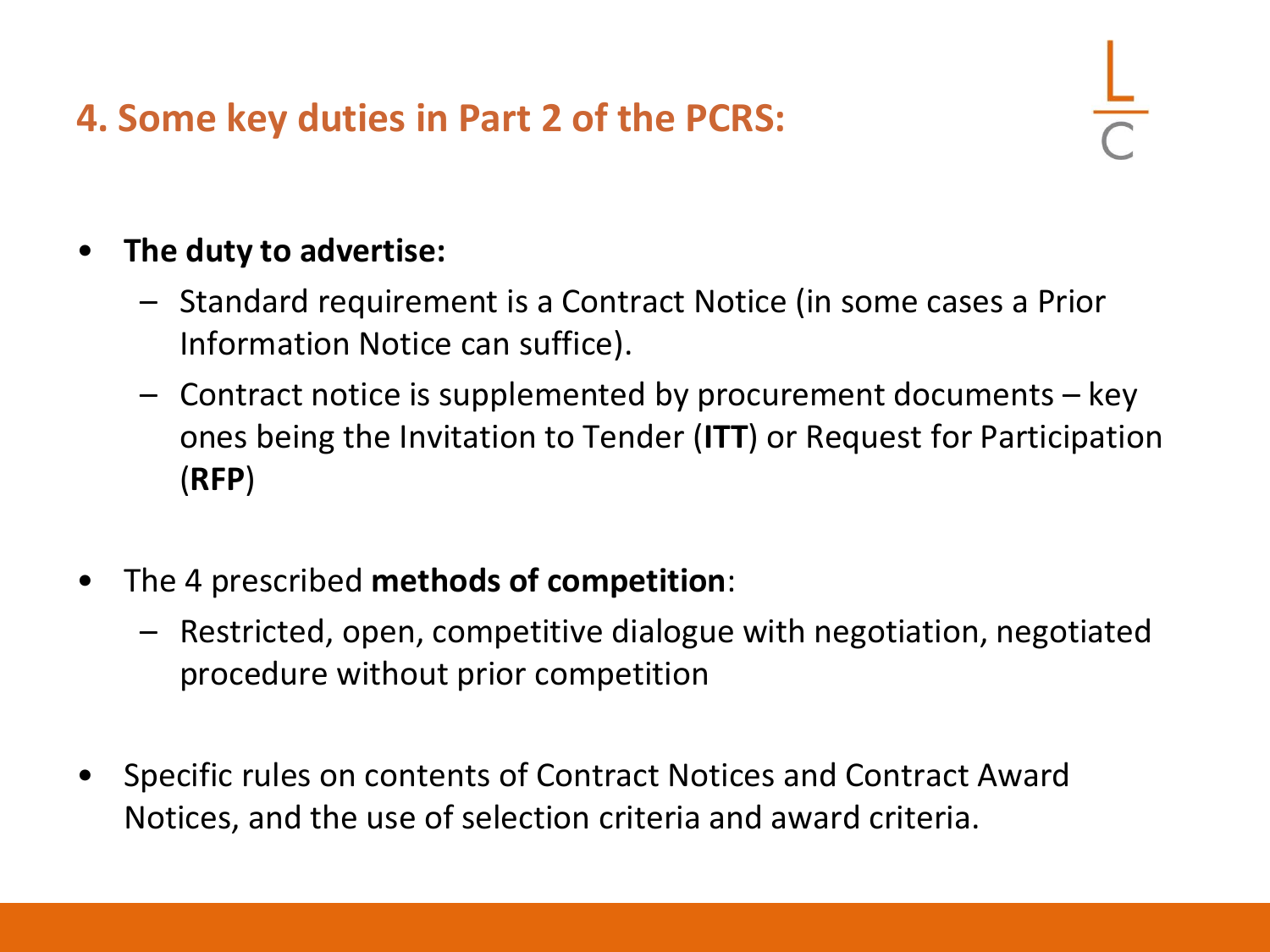**Material amendments to contracts during their term – the** *Pressetext* **exception in Regulation 72 PCRs**

- High risk area failure to advertise can lead to declaration of ineffectiveness (NB projects where planning permission alters scale of projects: eg SITA case referred to European Commission as a result of planning changes)
- Changes anticipated in the original procurement document (test is "do not alter the overall nature of the contract")
- Additional works or services, where change of contractor cannot be made for economic or technical reasons (max 50% of original contract)
- Unforeseen circumstances (50% threshold)
- New contractor unequivocal review clause, corporate restructuring, insolvency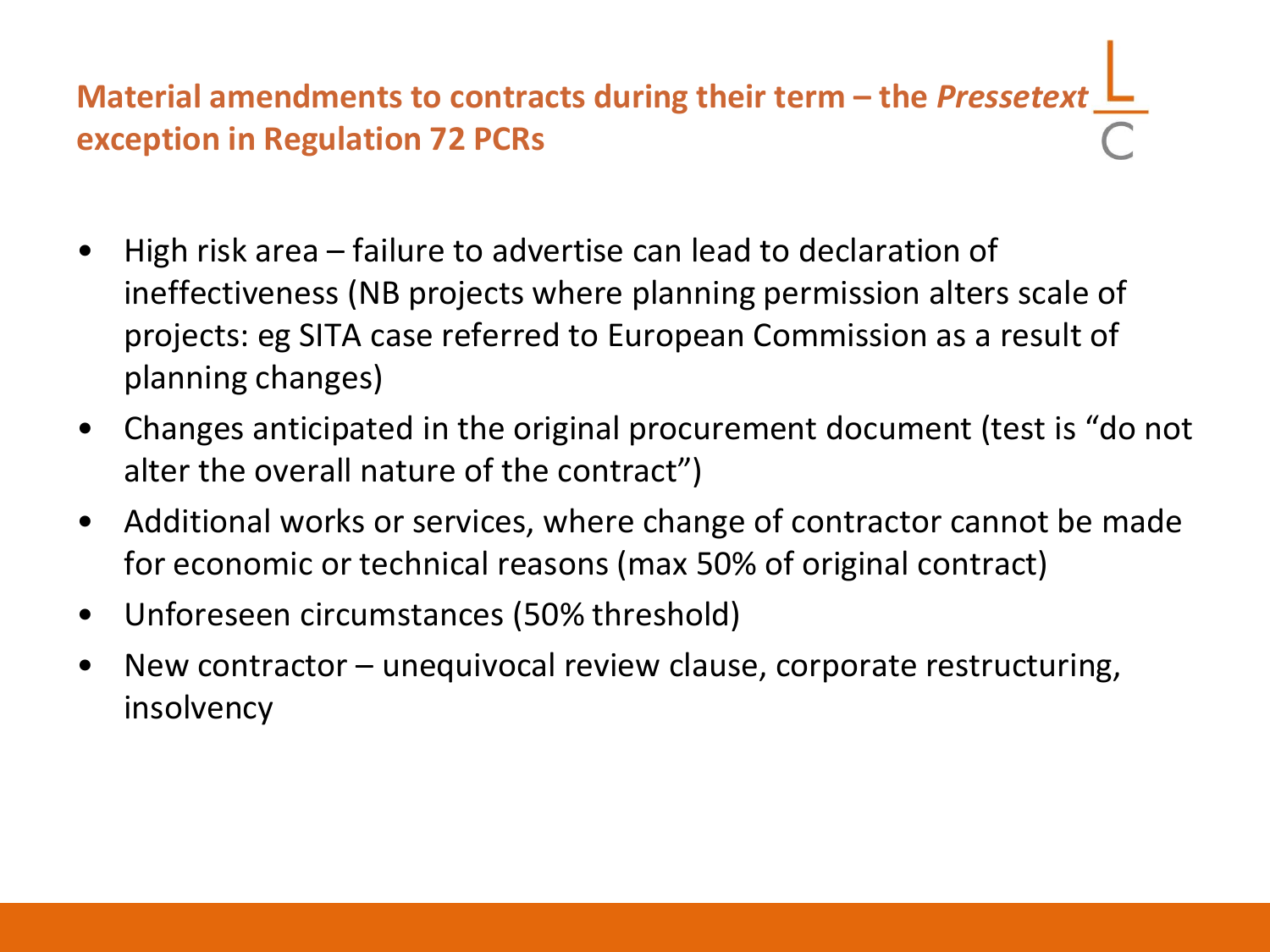## **Additional institutional investor rules and their application to beneficiaries**

- Beneficiaries of EU Structural and Investment Funds have to disburse funds in accordance with EU law including procurement law, even if not a contracting authority.
- Article 6 of **Regulation 1303/2013**: operations supported by ESI funds shall comply with applicable Union law and the national law relating to its application.
- See also **Regulation 13 PCRs**
- Public procurement principles imported into funding agreements: see **DCLG ESIF Procurement Guidance, Chapter 6.**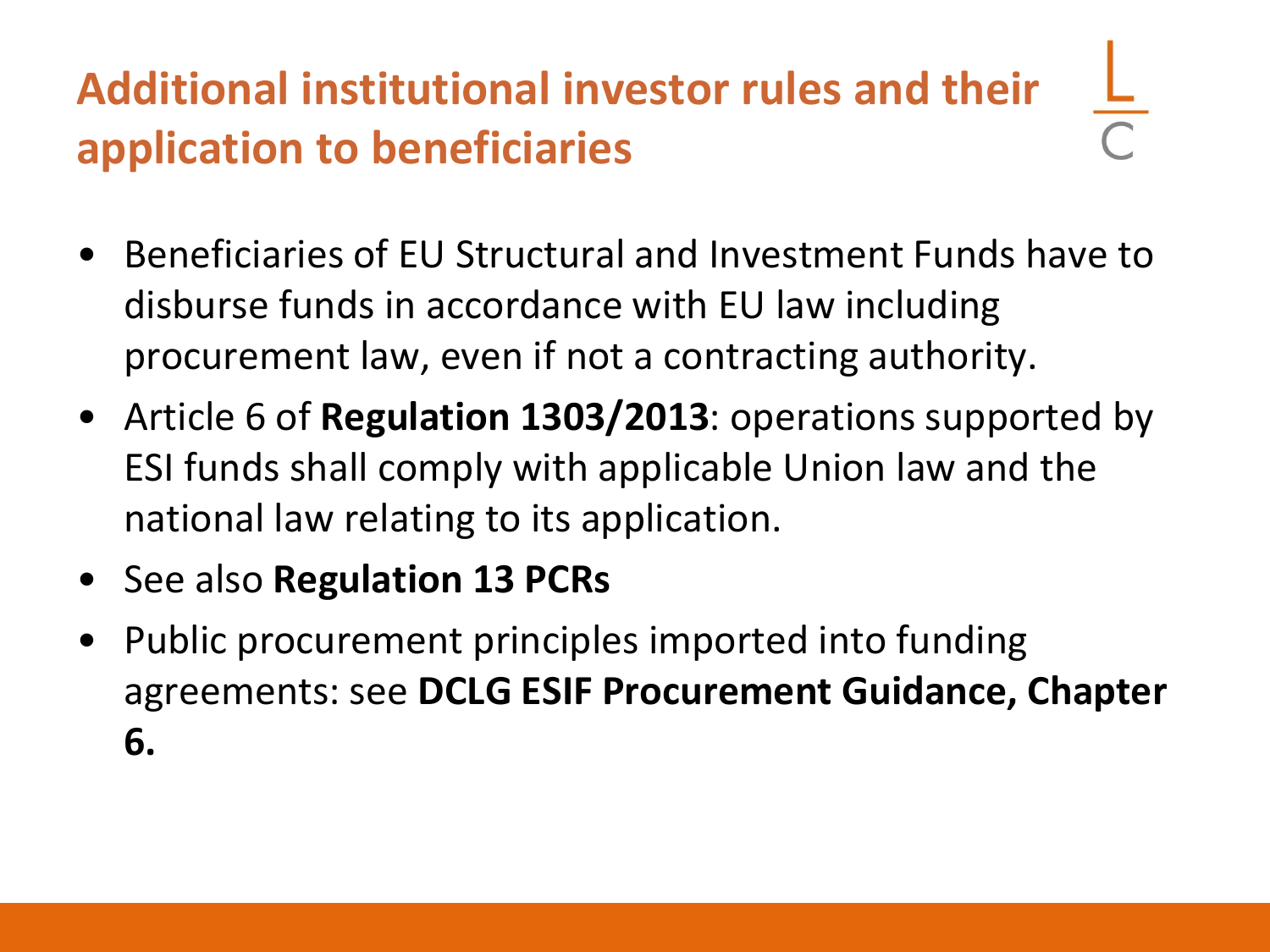#### **Guidance on ESIF funding rules**

- **Commission's ESIF Procurement Guidance (October 2015)**: "Guidance for practitioners on the avoidance of the most common errors in public procurement of projects funded by the European Structural and Investment Funds"
- See also **DCLG Procurement Law ESIF Guidance Note** (December 2015)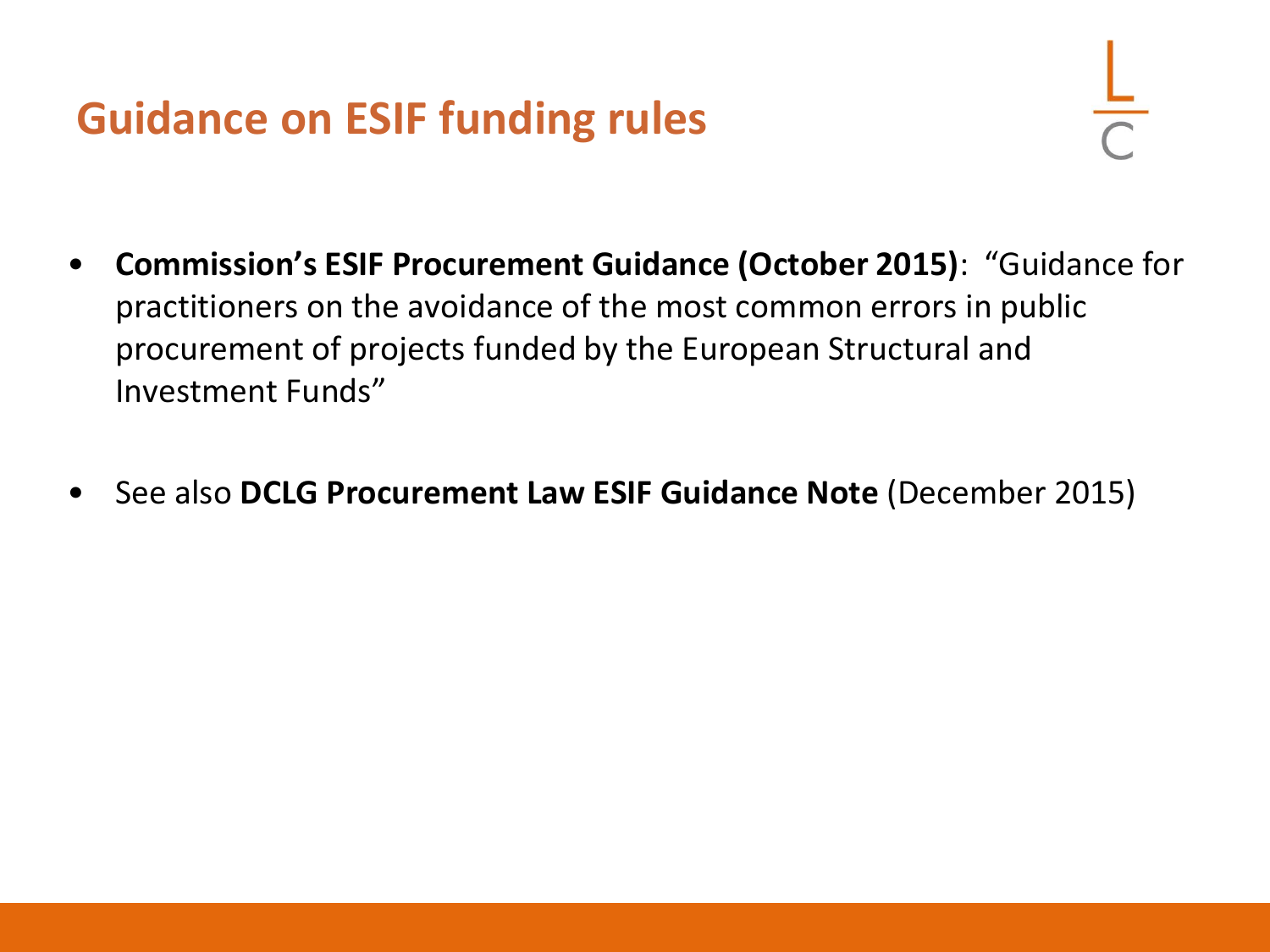## **The Commission's Communication on large infrastructure projects**

- **EC Communication COM (2017) 573 Final** (3 October 2017) on "*helping investment through a voluntary ex-ante assessment of the procurement aspects for large infrastructure projects*"
	- "*National authorities and contracting authorities/entities have the option to use the mechanism on a voluntary basis to raise questions with the Commission and receive an assessment of a project's compatibility with the EU regulatory framework before taking important steps eg, launching a call for tender of the main project works*"
	- "On the basis of the information provided, the competent Commission services will deliver its views on the compatibility of the project's procurement plan with EU procurement legislation, or of the specific issues raised by the national authorities in a letter"
	- Note FN 10, page 4: "*The views expressed by the Commission services in their assessment are not legally binding on those using the mechanism or on the Commission, and are without prejudice to the interpretation of the rules by the CJEU*".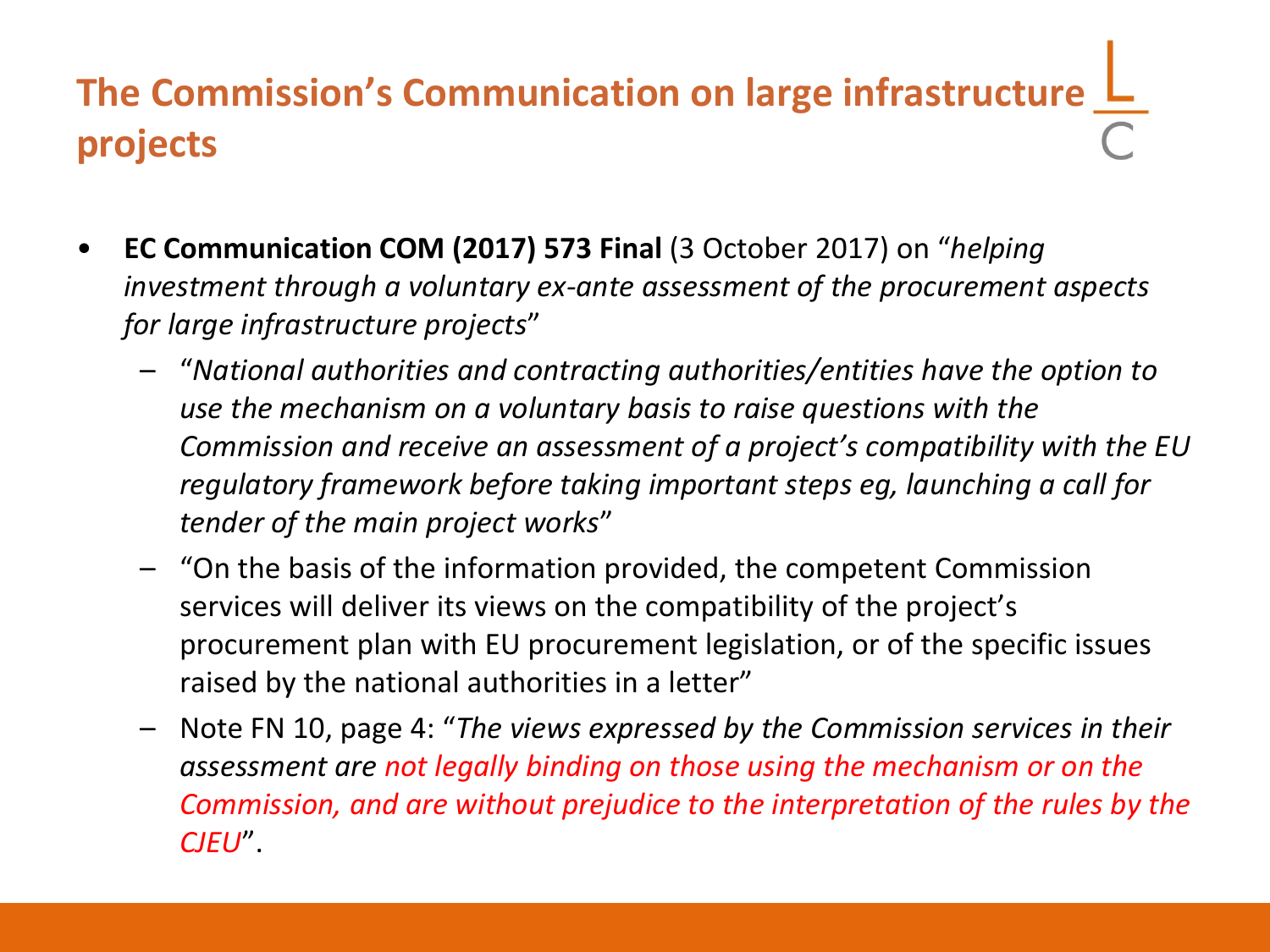## **Brexit and the future of public procurement rules**

- Reasonably certain that the UK will accede to the WTO Government Procurement Agreement in its own right
- Powers in Trade Bill to implement the GPA: Secretary of State for International Trade (Hansard, HC Deb, 9 January 2018, Col 213):

"*After we leave the EU, the UK will need to join the GPA as an independent member, not only to safeguard continuity of access for UK companies overseas, but to ensure that we can tap into international expertise and obtain the best deal for the taxpayer here in the UK. The powers in clause 1 will allow us to make regulations implementing our obligations under the GPA as an independent member, reflecting our new status within the GPA."*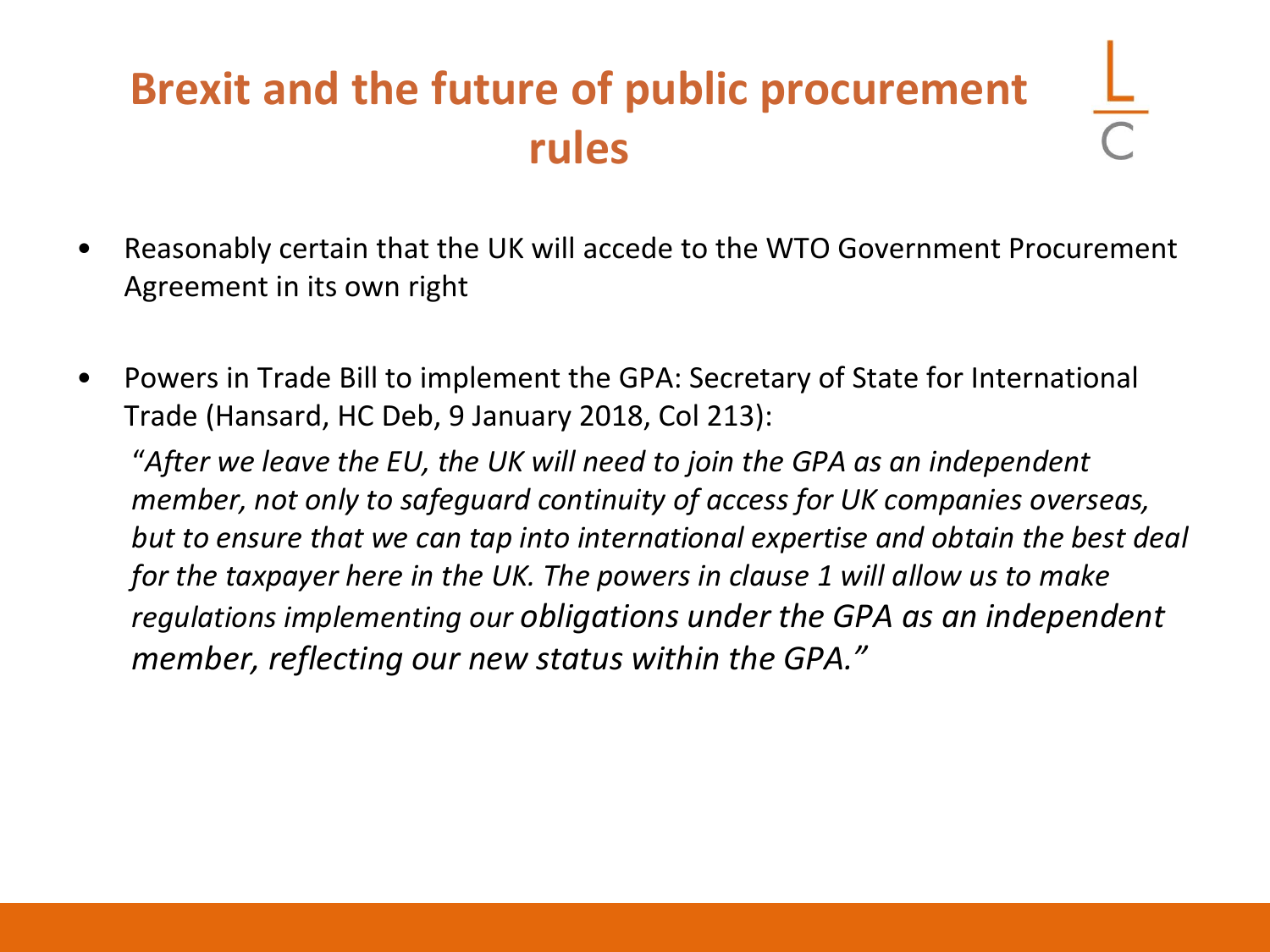## **So what does procurement under the GPA look like?**

- No requirement for damages
- Greater flexibility in terms of procedures
- Similar general procurement principles